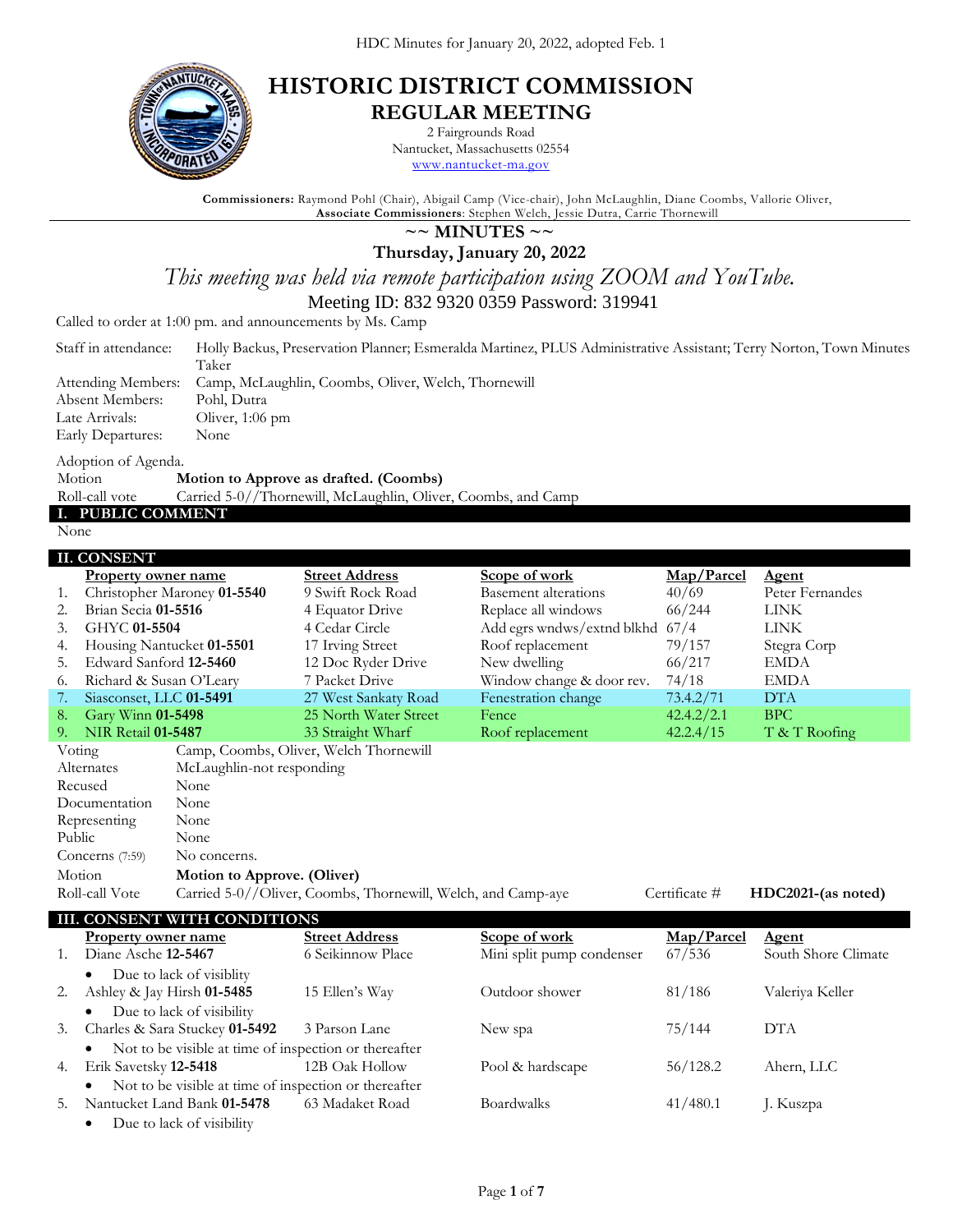|                   | HDC Minutes for January 20, 2022, adopted Feb. 1               |               |                    |  |
|-------------------|----------------------------------------------------------------|---------------|--------------------|--|
| Voting            | Camp, Coombs, Oliver, Welch Thornewill                         |               |                    |  |
| Alternates        | McLaughlin-not responding                                      |               |                    |  |
| Recused           | None                                                           |               |                    |  |
| Documentation     | None                                                           |               |                    |  |
| Representing      | None                                                           |               |                    |  |
| Public            | None                                                           |               |                    |  |
| Concerns $(7:59)$ | No additional concerns.                                        |               |                    |  |
| Motion            | Motion to Approve through staff per noted conditions. (Coombs) |               |                    |  |
| Roll-call Vote    | Carried 5-0//Coombs, Oliver, Thornewill, Welch, and Camp-aye   | Certificate # | HDC2021-(as noted) |  |

#### **IV. OLD BUSINESS 12/28/2021**

**V. NEW BUSINESS 01/04/2022**

| Property owner name           |                         | <b>Street Address</b>                      | Scope of work                                                                              | Map/Parcel    | <u>Agent</u> |
|-------------------------------|-------------------------|--------------------------------------------|--------------------------------------------------------------------------------------------|---------------|--------------|
| NIR Retail, LLC 11-5041<br>1. |                         | 4 Harbor Square                            | Renovate building                                                                          | 42.2.4/1      | Workshop APD |
| Voting                        |                         | Camp, McLaughlin, Coombs, Welch Thornewill |                                                                                            |               |              |
| Alternates                    | None                    |                                            |                                                                                            |               |              |
| Recused                       | None                    |                                            |                                                                                            |               |              |
| Documentation                 | None                    |                                            |                                                                                            |               |              |
| Representing                  | None                    |                                            |                                                                                            |               |              |
| Public                        | None                    |                                            |                                                                                            |               |              |
| Concerns $(1:07)$             |                         |                                            | <b>Backus</b> – Mr. Kotchen has asked to hold to Tuesday, January $25th$ for a full board. |               |              |
| Motion                        | No action at this time. |                                            |                                                                                            |               |              |
| Roll-call Vote                | N/A                     |                                            |                                                                                            | Certificate # |              |

### **Property owner name Street Address Scope of work Map/Parcel Agent Chandra Miller** 9 Magnolia Avenue **Change windows** 73.3.1/85 **Chandra Miller** 1. Chandra Miller 9 Magnolia Avenue Voting Camp, Coombs, Oliver, Welch Alternates None Recused None Documentation Architectural elevation plans, site plan, photos, historical documents, and advisory comments. Representing Chandra Miller, owner Public None Concerns (7:13) **Miller** – Presented project. **Backus** – The reproduced windows should be true-divided light (TDL) because it's within the 'SConset old historic district (OHD). No concerns. Motion **Motion to Approve with new window to be TDL. (Welch)** Roll-call Vote Carried 4-0//Oliver, Coombs, Welch, and Camp-aye Certificate # **HDC2021-12-**

| Paul Darrah 12-5393<br>$2^{+}$ |                                      | 28 North Water Street                                                                            | Dormer fenst chng | 42.4.3/22     | <b>EMDA</b>     |
|--------------------------------|--------------------------------------|--------------------------------------------------------------------------------------------------|-------------------|---------------|-----------------|
| Voting                         |                                      | Camp, McLaughlin, Coombs, Oliver, Welch, Thornewill                                              |                   |               |                 |
| Alternates                     | None                                 |                                                                                                  |                   |               |                 |
| Recused                        | None                                 |                                                                                                  |                   |               |                 |
| Documentation                  |                                      | Architectural elevation plans, site plan, photos, historic documentation, and advisory comments. |                   |               |                 |
| Representing                   |                                      | Ethan McMorrow, Ethan McMorrow Design Associates                                                 |                   |               |                 |
| Public                         | None                                 |                                                                                                  |                   |               |                 |
| Concerns $(7:50)$              |                                      | McMorrow - Reviewed changes made per previous comments.                                          |                   |               |                 |
|                                | $O$ liver – No concerns.             |                                                                                                  |                   |               |                 |
|                                |                                      | <b>Welch</b> – South elevation, the mulled units are appropriate and visiulaly pleasing.         |                   |               |                 |
|                                | <b>Thornewill – Looks Great.</b>     |                                                                                                  |                   |               |                 |
|                                | $\text{Coombs} - \text{Looks good.}$ |                                                                                                  |                   |               |                 |
|                                |                                      | <b>Camp</b> – The dormer should be dropped further.                                              |                   |               |                 |
| Motion                         |                                      | Motion to Approve as submitted (Coombs)                                                          |                   |               |                 |
| Roll-call Vote                 |                                      | Carried 4-1//Welch, Oliver, Thornewill, and Coombs-aye; Camp-nay                                 |                   | Certificate # | HDC2021-12-5393 |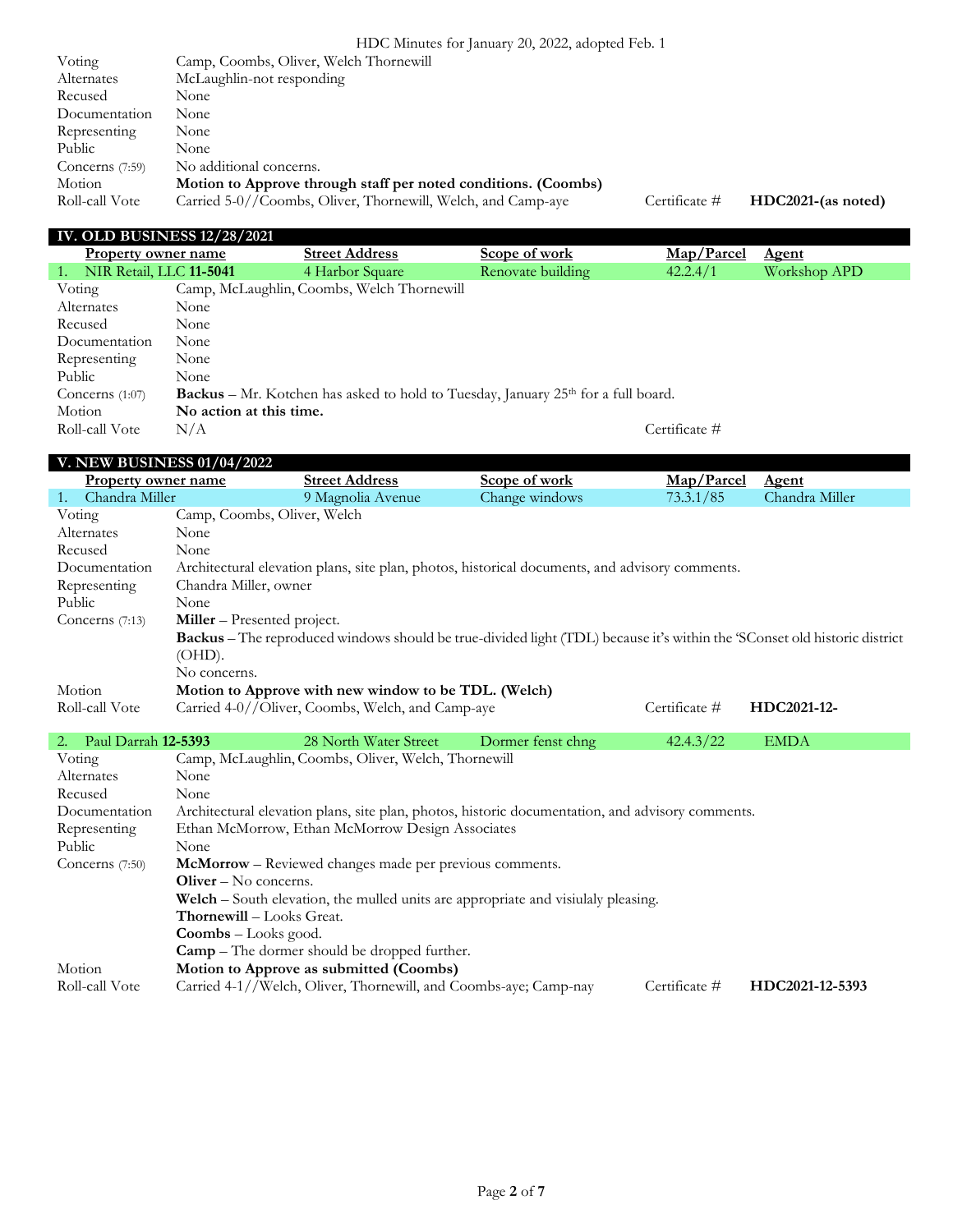### HDC Minutes for January 20, 2022, adopted Feb. 1

| 3. Barbara VonDerGorben 12-5388                                                                                               |                                                                                                                                       | 132 Main Street                                                                                                                                                                                                                                                                                                                                                                                                                                                                                                                                                                                                                                                                                                                                                                                                                                                                                                                                                                                                                                                                                                                                                                                                                                                                                                                                                                                                                                                                                                                                                                                                                                                                                                                                                                                                                                                                                                                                                                                                                                                                                                                                                                                                                                                                                                                                                                                                                                                                                                                                                                                                                                                                                                                                                                                   | HDC Minutes for January 20, 2022, adopted Feb. 1<br>Hardscape | 42.3.3/45     | Grady Murtagh     |
|-------------------------------------------------------------------------------------------------------------------------------|---------------------------------------------------------------------------------------------------------------------------------------|---------------------------------------------------------------------------------------------------------------------------------------------------------------------------------------------------------------------------------------------------------------------------------------------------------------------------------------------------------------------------------------------------------------------------------------------------------------------------------------------------------------------------------------------------------------------------------------------------------------------------------------------------------------------------------------------------------------------------------------------------------------------------------------------------------------------------------------------------------------------------------------------------------------------------------------------------------------------------------------------------------------------------------------------------------------------------------------------------------------------------------------------------------------------------------------------------------------------------------------------------------------------------------------------------------------------------------------------------------------------------------------------------------------------------------------------------------------------------------------------------------------------------------------------------------------------------------------------------------------------------------------------------------------------------------------------------------------------------------------------------------------------------------------------------------------------------------------------------------------------------------------------------------------------------------------------------------------------------------------------------------------------------------------------------------------------------------------------------------------------------------------------------------------------------------------------------------------------------------------------------------------------------------------------------------------------------------------------------------------------------------------------------------------------------------------------------------------------------------------------------------------------------------------------------------------------------------------------------------------------------------------------------------------------------------------------------------------------------------------------------------------------------------------------------|---------------------------------------------------------------|---------------|-------------------|
| Voting                                                                                                                        |                                                                                                                                       | Camp, McLaughlin, Coombs, Welch Thornewill                                                                                                                                                                                                                                                                                                                                                                                                                                                                                                                                                                                                                                                                                                                                                                                                                                                                                                                                                                                                                                                                                                                                                                                                                                                                                                                                                                                                                                                                                                                                                                                                                                                                                                                                                                                                                                                                                                                                                                                                                                                                                                                                                                                                                                                                                                                                                                                                                                                                                                                                                                                                                                                                                                                                                        |                                                               |               |                   |
| Alternates                                                                                                                    | None                                                                                                                                  |                                                                                                                                                                                                                                                                                                                                                                                                                                                                                                                                                                                                                                                                                                                                                                                                                                                                                                                                                                                                                                                                                                                                                                                                                                                                                                                                                                                                                                                                                                                                                                                                                                                                                                                                                                                                                                                                                                                                                                                                                                                                                                                                                                                                                                                                                                                                                                                                                                                                                                                                                                                                                                                                                                                                                                                                   |                                                               |               |                   |
| Recused                                                                                                                       | None                                                                                                                                  |                                                                                                                                                                                                                                                                                                                                                                                                                                                                                                                                                                                                                                                                                                                                                                                                                                                                                                                                                                                                                                                                                                                                                                                                                                                                                                                                                                                                                                                                                                                                                                                                                                                                                                                                                                                                                                                                                                                                                                                                                                                                                                                                                                                                                                                                                                                                                                                                                                                                                                                                                                                                                                                                                                                                                                                                   |                                                               |               |                   |
| Documentation                                                                                                                 | None                                                                                                                                  |                                                                                                                                                                                                                                                                                                                                                                                                                                                                                                                                                                                                                                                                                                                                                                                                                                                                                                                                                                                                                                                                                                                                                                                                                                                                                                                                                                                                                                                                                                                                                                                                                                                                                                                                                                                                                                                                                                                                                                                                                                                                                                                                                                                                                                                                                                                                                                                                                                                                                                                                                                                                                                                                                                                                                                                                   |                                                               |               |                   |
| Representing                                                                                                                  | None                                                                                                                                  |                                                                                                                                                                                                                                                                                                                                                                                                                                                                                                                                                                                                                                                                                                                                                                                                                                                                                                                                                                                                                                                                                                                                                                                                                                                                                                                                                                                                                                                                                                                                                                                                                                                                                                                                                                                                                                                                                                                                                                                                                                                                                                                                                                                                                                                                                                                                                                                                                                                                                                                                                                                                                                                                                                                                                                                                   |                                                               |               |                   |
| Public                                                                                                                        | None                                                                                                                                  |                                                                                                                                                                                                                                                                                                                                                                                                                                                                                                                                                                                                                                                                                                                                                                                                                                                                                                                                                                                                                                                                                                                                                                                                                                                                                                                                                                                                                                                                                                                                                                                                                                                                                                                                                                                                                                                                                                                                                                                                                                                                                                                                                                                                                                                                                                                                                                                                                                                                                                                                                                                                                                                                                                                                                                                                   |                                                               |               |                   |
| Concerns $(1:16)$                                                                                                             | Not opened at this time.                                                                                                              |                                                                                                                                                                                                                                                                                                                                                                                                                                                                                                                                                                                                                                                                                                                                                                                                                                                                                                                                                                                                                                                                                                                                                                                                                                                                                                                                                                                                                                                                                                                                                                                                                                                                                                                                                                                                                                                                                                                                                                                                                                                                                                                                                                                                                                                                                                                                                                                                                                                                                                                                                                                                                                                                                                                                                                                                   |                                                               |               |                   |
| Motion                                                                                                                        |                                                                                                                                       | Motion to Hold for representation. (Coombs)                                                                                                                                                                                                                                                                                                                                                                                                                                                                                                                                                                                                                                                                                                                                                                                                                                                                                                                                                                                                                                                                                                                                                                                                                                                                                                                                                                                                                                                                                                                                                                                                                                                                                                                                                                                                                                                                                                                                                                                                                                                                                                                                                                                                                                                                                                                                                                                                                                                                                                                                                                                                                                                                                                                                                       |                                                               |               |                   |
| Roll-call Vote                                                                                                                |                                                                                                                                       |                                                                                                                                                                                                                                                                                                                                                                                                                                                                                                                                                                                                                                                                                                                                                                                                                                                                                                                                                                                                                                                                                                                                                                                                                                                                                                                                                                                                                                                                                                                                                                                                                                                                                                                                                                                                                                                                                                                                                                                                                                                                                                                                                                                                                                                                                                                                                                                                                                                                                                                                                                                                                                                                                                                                                                                                   |                                                               | Certificate # |                   |
| Olsen Family 12-5425<br>4.<br>Voting<br>Alternates<br>Recused<br>Documentation<br>Representing<br>Public<br>Concerns $(1:18)$ | None<br>Oliver<br>Val Oliver, Val Oliver Design<br>None<br>Oliver - Presented project.<br>like to see further revisions.<br>elements. | Carried 5-0//Coombs, Thornewill, Welch, Camp, and McLaughlin-aye<br>28 Prospect Street<br>Camp, McLaughlin, Coombs, Welch, Thornewill<br>Architectural elevation plans, site plan, photos, and advisory comments.<br><b>Backus</b> – Infill lot within the OHD. This will displace historic driveway access for the Mueller's home.<br>Read HSAB comments 1/10: This building would be more appropriate to be side gabled or eave forward rather than gable<br>forward. All of the older houses on Prospect are side gabled except for the one next door. This house is considerably<br>larger than the next-door neighbor and feels out of scale in relation to it. Modular construction can still accommodate the<br>change in roof direction. The roof pitch feels a little too flat, and the eave too high. Too much space between lower<br>windows and upper windows. Raise the lower windows as needed. Because the corner board on the back is applied and<br>not an actual corner, the 2 sliders are side by side. Extending the porch roof over the first slider would conceal this issue.<br>The front door surround could be improved with different detailing such as a taller head casing. The proportion of the<br>front windows seems very vertical. Windows should be TDL's not Andersen simulated-divided lights (SDL). 20-light<br>sliding door panels are not appropriate. Broken-back saltbox gable should be reversed to slope toward the rear. The<br>dormer profiles are mostly shown as set back. They are in fact flush. The dormer fascia should sit on the window casing<br>without a shingle course between. Clapboard is too formal and not appropriate. It would be nice to see a chimney. East-<br>facing dormers are shown set back when in fact they are flush. West-facing dormers are drawn correctly. HSAB would<br>Coombs - Agrees about the clapboard front. Northwest elevation, the mulled dormer windows are too heavy. Northeast<br>elevation, the two sliding doors should not be visible. This needs a chimney to break up the roof.<br>McLaughlin - Northeast elevation, the sliding doors.<br>Welch – He wants to view this. His concern is the width of the front gable forward and the sense of it being stocky; that<br>is uncharacteristic for Town. Agrees with HSAB about reversing the salt box because it's so small as related to the main<br>mass. In this area, anywhere in Town, the attributes should reflect what's in the area regarding massing and architectural<br><b>Thornewill</b> – Agrees with much Mr. Welch said. The front gable forward $2nd$ -floor reads as a different building from the<br>1st floor because of the details. The front and southeast will be the most visible elevations. Window sizes are important; | New dwelling                                                  | 55.4.4/77.1   | Val Oliver Design |
|                                                                                                                               |                                                                                                                                       | they need to change, especially on the 2 <sup>nd</sup> floor. The 20-light doors on the rear are too much for this neighborhood and<br>should be reduced down to 15-lights. Agrees about the dormer windows on the northwest. A viewing would be helpful.<br><b>Camp</b> – Also agrees about viewing. She'd prefer this related to the Mueller property; the shutters are inappropriate. Gable                                                                                                                                                                                                                                                                                                                                                                                                                                                                                                                                                                                                                                                                                                                                                                                                                                                                                                                                                                                                                                                                                                                                                                                                                                                                                                                                                                                                                                                                                                                                                                                                                                                                                                                                                                                                                                                                                                                                                                                                                                                                                                                                                                                                                                                                                                                                                                                                    |                                                               |               |                   |
|                                                                                                                               |                                                                                                                                       | forward is better. The sliders are inappropriate. The flush dormers are too modern. Southeast elevation is the most<br>successful in that it looks older with additive massing and it's quiet.                                                                                                                                                                                                                                                                                                                                                                                                                                                                                                                                                                                                                                                                                                                                                                                                                                                                                                                                                                                                                                                                                                                                                                                                                                                                                                                                                                                                                                                                                                                                                                                                                                                                                                                                                                                                                                                                                                                                                                                                                                                                                                                                                                                                                                                                                                                                                                                                                                                                                                                                                                                                    |                                                               |               |                   |
| Motion                                                                                                                        |                                                                                                                                       | Motion to View and hold for revisions and to go back to HSAB. (Coombs)                                                                                                                                                                                                                                                                                                                                                                                                                                                                                                                                                                                                                                                                                                                                                                                                                                                                                                                                                                                                                                                                                                                                                                                                                                                                                                                                                                                                                                                                                                                                                                                                                                                                                                                                                                                                                                                                                                                                                                                                                                                                                                                                                                                                                                                                                                                                                                                                                                                                                                                                                                                                                                                                                                                            |                                                               |               |                   |
| Roll-call Vote                                                                                                                |                                                                                                                                       | Carried 5-0//Thornewill, Welch, McLaughlin, Coombs, and Camp-aye                                                                                                                                                                                                                                                                                                                                                                                                                                                                                                                                                                                                                                                                                                                                                                                                                                                                                                                                                                                                                                                                                                                                                                                                                                                                                                                                                                                                                                                                                                                                                                                                                                                                                                                                                                                                                                                                                                                                                                                                                                                                                                                                                                                                                                                                                                                                                                                                                                                                                                                                                                                                                                                                                                                                  |                                                               | Certificate # | HDC2021-12-5425   |
| 66 Easton, LLC 12-5417<br>5.                                                                                                  |                                                                                                                                       | 66 Easton Street                                                                                                                                                                                                                                                                                                                                                                                                                                                                                                                                                                                                                                                                                                                                                                                                                                                                                                                                                                                                                                                                                                                                                                                                                                                                                                                                                                                                                                                                                                                                                                                                                                                                                                                                                                                                                                                                                                                                                                                                                                                                                                                                                                                                                                                                                                                                                                                                                                                                                                                                                                                                                                                                                                                                                                                  | Fence                                                         | 42.4.1/62     | Toni Yacobin      |

| 66 Easton, LLC 12-5417<br>5. |                          | 66 Easton Street                                    | Fence | 42.4.1/62     | Toni Yacobin |
|------------------------------|--------------------------|-----------------------------------------------------|-------|---------------|--------------|
| Voting                       |                          | Camp, McLaughlin, Coombs, Oliver, Welch, Thornewill |       |               |              |
| Alternates                   | None                     |                                                     |       |               |              |
| Recused                      | None                     |                                                     |       |               |              |
| Documentation                | None                     |                                                     |       |               |              |
| Representing                 | None                     |                                                     |       |               |              |
| Public                       | None                     |                                                     |       |               |              |
| Concerns $(1:39)$            | Not opened at this time. |                                                     |       |               |              |
| Motion                       | No action at this time.  |                                                     |       |               |              |
| Roll-call Vote               | N/A                      |                                                     |       | Certificate # |              |
|                              |                          |                                                     |       |               |              |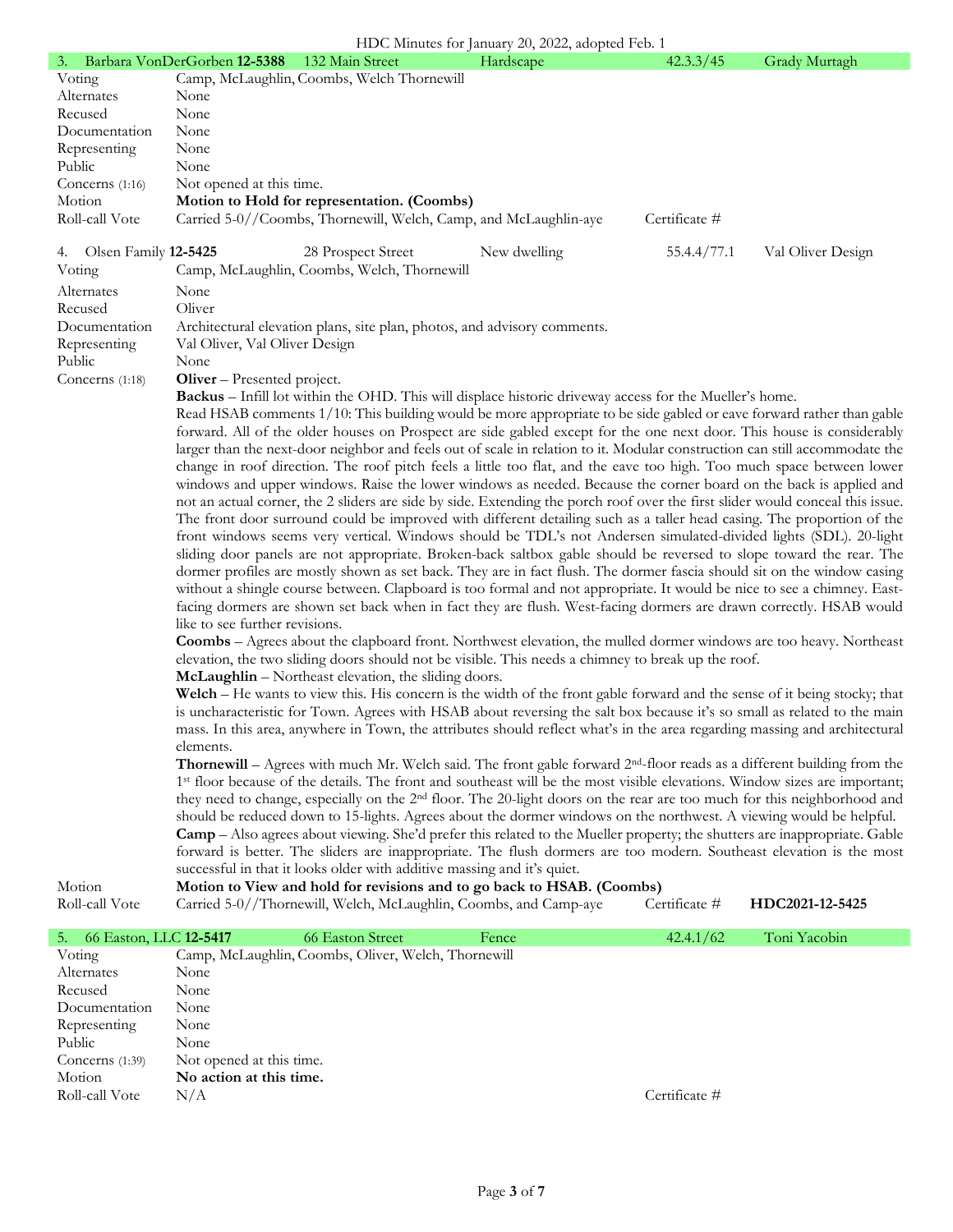|                                |                          |                                                                    | $HDC$ Minutes for January 20, 2022, adopted Feb. 1                                                                                                                                                                               |               |                      |
|--------------------------------|--------------------------|--------------------------------------------------------------------|----------------------------------------------------------------------------------------------------------------------------------------------------------------------------------------------------------------------------------|---------------|----------------------|
| Elizabeth Powell 12-5445<br>6. |                          | 71 Cliff Road                                                      | Spa, hardscape, wall, & drive 30/160                                                                                                                                                                                             |               | Atlantic Landscaping |
| Voting                         |                          | Camp, McLaughlin, Coombs, Oliver, Welch                            |                                                                                                                                                                                                                                  |               |                      |
| Alternates                     | None                     |                                                                    |                                                                                                                                                                                                                                  |               |                      |
| Recused                        | Thornewill               |                                                                    |                                                                                                                                                                                                                                  |               |                      |
| Documentation                  |                          | Landscape design plans, site plan, and photos.                     |                                                                                                                                                                                                                                  |               |                      |
| Representing                   |                          | Lindsay Congleton, Atlantic Landscaping                            |                                                                                                                                                                                                                                  |               |                      |
| Public                         | None                     |                                                                    |                                                                                                                                                                                                                                  |               |                      |
| Concerns (1:40)                |                          |                                                                    | <b>Congleton</b> – Presented project; pool is already approved. It's a less the 40" landscape wall.<br>Welch – He'd prefer the pool were closer to the house. His main concern is the 36" wall; the lot is being terraforming to |               |                      |
|                                |                          | create a platform for the pool; he's opposed to the retainage.     |                                                                                                                                                                                                                                  |               |                      |
|                                |                          |                                                                    | Coombs - Agrees with Mr. Welch. Berms stop the natural flow of water; that is detrimental to everyone. She'd like to see                                                                                                         |               |                      |
|                                |                          | more grass lawn; this looks heavily hardscaped.                    |                                                                                                                                                                                                                                  |               |                      |
|                                |                          |                                                                    | McLaughlin – The backside of this property has privet all the way around; he thinks none of this will be visible and not                                                                                                         |               |                      |
|                                |                          | detrimental to the neighborhood.                                   |                                                                                                                                                                                                                                  |               |                      |
|                                |                          |                                                                    | <b>Camp</b> – The house is oversized for this lot and the agenda is being squeezed in. A 36" retaining wall is not appropriate.                                                                                                  |               |                      |
|                                |                          |                                                                    | Okay with the spa and shelf within the pool. The driveway and parking in front of the house is too large and inappropriate;                                                                                                      |               |                      |
|                                | it should be pared down. |                                                                    |                                                                                                                                                                                                                                  |               |                      |
|                                |                          |                                                                    | Oliver – She has the same concern about the parking; it should go straight in with a turnaround. Regarding the retaining,                                                                                                        |               |                      |
|                                |                          |                                                                    | it's less than optimal; suggested they step-down from the house; that lowers the pool area so less needs to be retained; that                                                                                                    |               |                      |
|                                |                          | would accommodate higher hedges.                                   |                                                                                                                                                                                                                                  |               |                      |
| Motion                         |                          | Motion to Hold for revisions. (Coombs)                             |                                                                                                                                                                                                                                  |               |                      |
| Roll-call Vote                 |                          | Carried 4-1//Coombs, Oliver, McLaughlin, and Camp-aye; Welch-nay   |                                                                                                                                                                                                                                  | Certificate # | HDC2021-12-5445      |
| 7. Elizabeth Powell 12-5440    |                          | 71 Cliff Road                                                      | New cabana                                                                                                                                                                                                                       | 30/160        | Thornewill Design    |
| Voting                         |                          | Camp, McLaughlin, Coombs, Oliver, Welch                            |                                                                                                                                                                                                                                  |               |                      |
| Alternates                     | None                     |                                                                    |                                                                                                                                                                                                                                  |               |                      |
| Recused                        | Thornewill               |                                                                    |                                                                                                                                                                                                                                  |               |                      |
| Documentation                  |                          | Architectural elevation plans, site plan, and photos.              |                                                                                                                                                                                                                                  |               |                      |
| Representing                   |                          | Luke Thornewill, Thornewill Design                                 |                                                                                                                                                                                                                                  |               |                      |
| Public                         | None                     |                                                                    |                                                                                                                                                                                                                                  |               |                      |
| Concerns (1:54)                |                          |                                                                    | Thornewill - Presented project; this will track somewhat with the hardscaping.                                                                                                                                                   |               |                      |
|                                |                          | McLaughlin - It's not objectionable with low visibility.           |                                                                                                                                                                                                                                  |               |                      |
|                                |                          |                                                                    | Coombs - She'd like it moved closer to the pool to reduce the patio and pulled away from both the property lines.                                                                                                                |               |                      |
|                                |                          | Oliver - Okay with the structure; it's a wonderful size.           |                                                                                                                                                                                                                                  |               |                      |
|                                |                          |                                                                    | Welch – Agrees the cabana is fine and appropriate. The top of floor should track the grade of the pool; it's not appropriate<br>to be raised 4' above grade; the retainage issue should be resolved before approval.             |               |                      |
|                                |                          |                                                                    | <b>Camp</b> – She agrees with Mr. Welch about it being at the same grade as the pool.                                                                                                                                            |               |                      |
|                                |                          | Backus - It would be more appropriate to track this with the pool. |                                                                                                                                                                                                                                  |               |                      |
| Motion                         |                          |                                                                    | Motion to Approve as submitted. (McLaughlin) Not carried//Coombs, Oliver, Welch, and Camp-nay                                                                                                                                    |               |                      |
|                                |                          | Motion to Hold to track with the hardscape app. (Welch)            |                                                                                                                                                                                                                                  |               |                      |
| Roll-call Vote                 |                          | Carried 5-0//Welch, Oliver, Coombs, McLaughlin, and Camp-aye       |                                                                                                                                                                                                                                  | Certificate # | HDC2021-12-5440      |
|                                |                          |                                                                    |                                                                                                                                                                                                                                  |               |                      |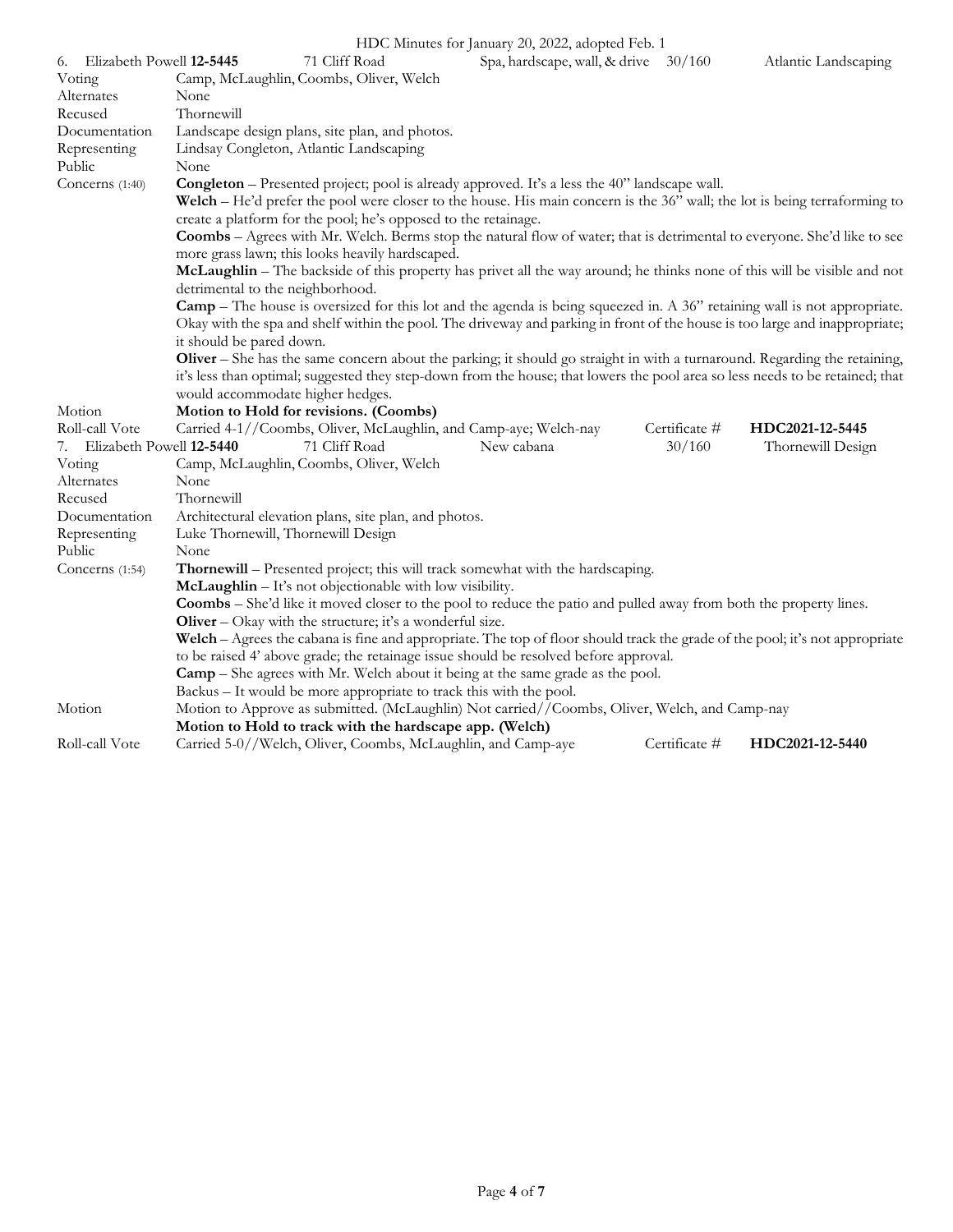|                              |                                                                                                                         |                                                              | HDC Minutes for January 20, 2022, adopted Feb. 1                                                                                |               |                    |  |
|------------------------------|-------------------------------------------------------------------------------------------------------------------------|--------------------------------------------------------------|---------------------------------------------------------------------------------------------------------------------------------|---------------|--------------------|--|
| Melissa Spruce 12-5433<br>8. |                                                                                                                         | 21 Bank Street                                               | Rev. 72714: 2 <sup>nd</sup> -floor addtn                                                                                        | 73.1.3/57     | Gryphon Architects |  |
| Voting                       |                                                                                                                         | Camp, McLaughlin, Coombs, Oliver, Welch                      |                                                                                                                                 |               |                    |  |
| Alternates                   | Thornewill                                                                                                              |                                                              |                                                                                                                                 |               |                    |  |
| Recused                      | None                                                                                                                    |                                                              |                                                                                                                                 |               |                    |  |
| Documentation                | Architectural elevation plans, site plan, photos, historic documentation, and advisory comments.                        |                                                              |                                                                                                                                 |               |                    |  |
| Representing                 |                                                                                                                         | Ethan Griffin, Gryphon Architects                            |                                                                                                                                 |               |                    |  |
| Public                       | Margaret Van Deusen                                                                                                     |                                                              |                                                                                                                                 |               |                    |  |
|                              | Janet Ballou 21 front                                                                                                   |                                                              |                                                                                                                                 |               |                    |  |
| Concerns $(2:02)$            |                                                                                                                         |                                                              | Griffin - Presented project, circa 1930s fish shack; height 21'6". He'll put up 2 poles for each gable.                         |               |                    |  |
|                              |                                                                                                                         |                                                              | Backus - Circa 1930 per National Historic Landmark (NHL) data and 1900 per HDC survey. Recommends a view.                       |               |                    |  |
|                              |                                                                                                                         |                                                              | Read SAB comments: height and construction timing; changes character in Codfish Park. Want more details relating to             |               |                    |  |
|                              | surrounding buildings.                                                                                                  |                                                              |                                                                                                                                 |               |                    |  |
|                              |                                                                                                                         |                                                              | Van Deusen – Concerned about change of character to this historic cottage and the streetscape; a view with poles would          |               |                    |  |
|                              | be helpful.                                                                                                             |                                                              |                                                                                                                                 |               |                    |  |
|                              |                                                                                                                         |                                                              | <b>Ballou</b> – Happy with SAB recommendation to view with height poles. Clara Bingham is concerned about timing of the         |               |                    |  |
|                              |                                                                                                                         |                                                              | construction. She is concerned about the changing scale and character to Codfish Park.                                          |               |                    |  |
|                              |                                                                                                                         | that area. The beauty of Codfish Park is the funk.           | <b>Oliver</b> – Agrees with SAB; and agrees the scale out there is changing. The cross gable is too modern and an anomaly for   |               |                    |  |
|                              |                                                                                                                         |                                                              | <b>Coombs</b> – She's tired of the scale increase creeping through Codfish Park; people go to see the little cottages. This has |               |                    |  |
|                              |                                                                                                                         |                                                              | no streetscape. She'll view this. It would be sad to lose the charm of this historic structure.                                 |               |                    |  |
|                              |                                                                                                                         |                                                              | <b>McLaughlin</b> – He questions the east elevation arch over the $2nd$ -floor balcony. Other than that, this is approvable.    |               |                    |  |
|                              | Welch - He completely disagrees with Mr. McLaughlin. He's concerned with just about every element. This is an old       |                                                              |                                                                                                                                 |               |                    |  |
|                              | shanty, and they are disappearing. He'd like to view. The contemporary design elements now riddle the area; he requests |                                                              |                                                                                                                                 |               |                    |  |
|                              |                                                                                                                         |                                                              | some type of reduction in the height and better additive massing that silhouettes the existing structure.                       |               |                    |  |
|                              |                                                                                                                         |                                                              | Thornewill - The cross gable is not appropriate and reads as a large box; the impact is a total change in character; it         |               |                    |  |
|                              |                                                                                                                         |                                                              | shouldn't be a gable forward. Windows are out of scale and make the wall feel huge; the pitch is too steep. Asked if the        |               |                    |  |
|                              |                                                                                                                         |                                                              | proposed will sit on the existing footprint; if so, it puts 1.5 stories right on the road. Should keep some 1-story massing     |               |                    |  |
|                              | on the street side.                                                                                                     |                                                              |                                                                                                                                 |               |                    |  |
|                              |                                                                                                                         |                                                              | <b>Camp</b> – She sees no reference back to the existing. The renovation needs to be more sensitive to the existing. The cross  |               |                    |  |
|                              |                                                                                                                         |                                                              | gable isn't attractive and not in keeping with the historic context of Codfish Park.                                            |               |                    |  |
| Motion                       |                                                                                                                         |                                                              | Motion to View and hold for revisions and to go back to SAB. (Coombs)                                                           |               |                    |  |
| Roll-call Vote               |                                                                                                                         | Carried 5-0//Coombs, Oliver, Welch, McLaughlin, and Camp-aye |                                                                                                                                 | Certificate # | HDC2021-12-5433    |  |

| 9. NIR Retail, LLC 12-5442 |                     | 27 Old South Wharf                                                                                                               | Widen dormer | 42.2.4/2      | Emeritus        |
|----------------------------|---------------------|----------------------------------------------------------------------------------------------------------------------------------|--------------|---------------|-----------------|
| Voting                     |                     | Camp, McLaughlin, Coombs, Oliver, Thornewill                                                                                     |              |               |                 |
| Alternates                 | Welch               |                                                                                                                                  |              |               |                 |
| Recused                    | None                |                                                                                                                                  |              |               |                 |
| Documentation              |                     | Architectural elevation plans, site plan, photos, historic documentation, and advisory comments.                                 |              |               |                 |
| Representing               |                     | Matt MacEachern, Emeritus Development                                                                                            |              |               |                 |
| Public                     | None                |                                                                                                                                  |              |               |                 |
| Concerns $(2:24)$          |                     | MacEachern - Presented project; dormer windows are for aesthetic; could do the louvers.                                          |              |               |                 |
|                            |                     | Backus - This was part of the 1960s Walter Beineke era; previous approval is a 5' wide dormer to 16' wide. It is to meet         |              |               |                 |
|                            |                     | that National Electrical Code according to the Wiring Inspector George Hull. There's nothing on the floorplan indicating         |              |               |                 |
|                            |                     | what's happening; it would be nice to know more of what's happening. Inspector Hull says there's no need for the dormer          |              |               |                 |
|                            |                     | windows. Read individual HSAB comments; one comment was for 2 small dormers, which might not be possible.                        |              |               |                 |
|                            |                     | Read original HSAB comments: dormer should be noted as an exception because this is the only structure on the Wharf              |              |               |                 |
|                            | with a dormer.      |                                                                                                                                  |              |               |                 |
|                            | ventilation.        | Oliver – She has no concerns; she understands the need. The windows are horizontal, or they could be simple louvers for          |              |               |                 |
|                            | for mechanical use. | <b>Coombs</b> – She'd go with louvers; that's what's on the front anyway. Agrees about adding the statement that it is necessary |              |               |                 |
|                            |                     | McLaughlin - North elevation, the dormer windows should be wood TDL.                                                             |              |               |                 |
|                            |                     | <b>Thornewill</b> – She's fine with this; it breaks up the long ridge.                                                           |              |               |                 |
|                            |                     | <b>Camp</b> – She's okay with this. She prefers windows to allow more light.                                                     |              |               |                 |
| Motion                     |                     | Motion to Approve as submitted. (Coombs)                                                                                         |              |               |                 |
| Roll-call Vote             |                     | Carried 5-0//Coombs, Thornewill, McLaughlin, Oliver, and Camp-aye                                                                |              | Certificate # | HDC2021-12-5442 |
|                            |                     |                                                                                                                                  |              |               |                 |

Rest held for Tuesday, January 25<sup>th</sup>.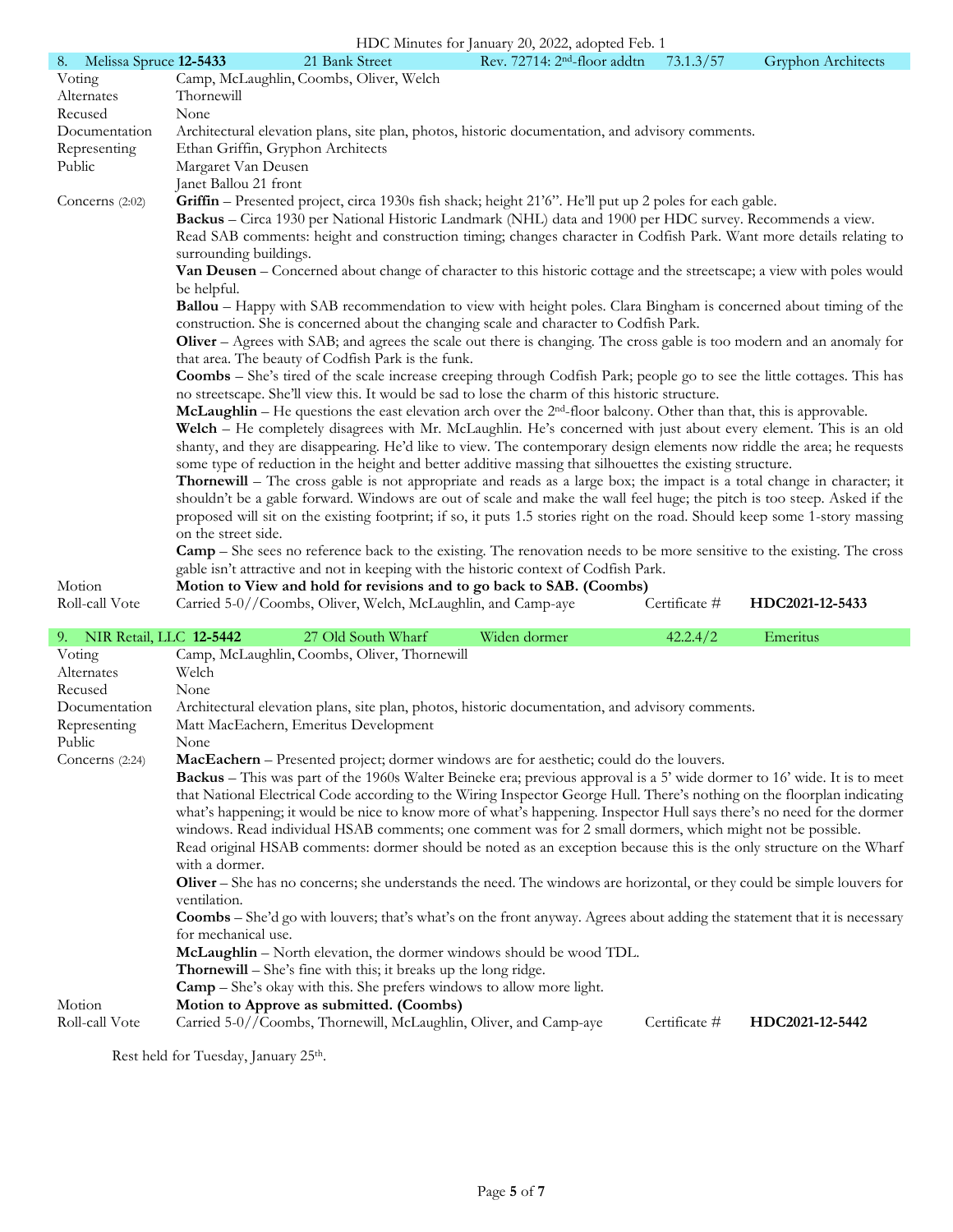|     |                                                     |                                   | HDC Minutes for January 20, 2022, adopted Feb. 1 |                      |                           |
|-----|-----------------------------------------------------|-----------------------------------|--------------------------------------------------|----------------------|---------------------------|
|     | 10. Eleven Lincoln Trust 12-5444                    | 32 Jefferson Avenue               | Demo or move off studio                          | 30/132               | Botticelli + Pohl         |
|     | 11. Eleven Lincoln Trust 12-5447                    | 32 Jefferson Avenue               | Demo or move off GH                              | 30/132               | Botticelli + Pohl         |
|     | 12. Eleven Lincoln Trust 12-5443                    | 32 Jefferson Avenue               | New guest house                                  | 30/132               | Botticelli + Pohl         |
|     | 13. 1 Caroline Way, LLC 12-5439                     | 1 Caroline Way                    | Main house revisions                             | 82/59                | Vicente Burin             |
|     | 14. Ali & Zach Smith                                | 232 Madaket Road                  | New Dwelling                                     | 59.4/120.1           | <b>JN</b> Design          |
|     | 15. Ali & Zach Smith                                | 232 Madaket Road                  | New Garage                                       | 59.4/120.1           | JN Design                 |
|     | 16. Courtney Arnot                                  | 8 New Street                      | Fence                                            | 55.4.1/35            | Courtney Arnot            |
|     | 17. Larry Maury                                     | 23 Washington Street              | Like-kind window replace                         | 42.3.1/39            | Larry Maury               |
|     | VI. OLD BUSINESS 01/11/2022                         |                                   |                                                  |                      |                           |
|     | <b>Property owner name</b>                          | <b>Street Address</b>             | Scope of work                                    | Map/Parcel           | <b>Agent</b>              |
| 1.  | Darlene DeMichelle 11-5252                          | Lot 26-Birdsong                   | New dwelling                                     | 55.4.4/80.2          | Meerbergen Designs        |
| 2.  | Darlene DeMichelle 11-5254                          | Lot 26-Birdsong                   | New 2 <sup>nd</sup> dwelling                     | 55.4.4/80.2          | Meerbergen Designs        |
| 3.  | Darlene DeMichelle 11-5255                          | Lot 26-Birdsong                   | New garage                                       | 55.4.4/80.2          | Meerbergen Designs        |
| 4.  | Prickly Pear 11-5155                                | 17 Broadway- Sconset              | Storage containers                               | 73.1.3/112           | Val Oliver                |
| 5.  | Anne M Rose 10-4998                                 | 62 Boulevarde                     | New dwelling                                     | 79/211               | Botticelli + Pohl         |
| 6.  | 32 Hulbert Ave Trust 11-5220                        | 32 Hulbert Avenue                 | New Dwelling                                     | 29/72                | Botticelli + Pohl         |
| 7.  | Harborside Partners 11-5242                         | 5 York Street                     | Rev. fenest & pergola                            | 55.1.4/162           | <b>Gryphon Architects</b> |
| 8.  | 33 North Mill St, LLC                               | 7 North Mill Street               | New Shed                                         | 55.4.4/77            | Sophie Metz               |
| 9.  | 33 North Mill St, LLC                               | 7 North Mill Street               | New Garage/Studio                                | 55.4.4/77            | Sophie Metz               |
| 10. | 33 North Mill St., LLC 11-5126                      | 7 North Mill Street               | Hardscape                                        | 55.4.4/77            | Atlantic Landscaping      |
| 11. | Geradi Prolopov 11-5187                             | 80 Surfside Road                  | New dwelling                                     | 67/194               | <b>DTA</b>                |
| 12. | Geradi Prolopov 12-5328                             | 80 Surfside Road                  | Hardscape & pool                                 | 67/194               | <b>DTA</b>                |
| 13. | Jonathan Jacoby 12-5435                             | 3 Tautemo Way                     | New garage revision                              | 83/22                | <b>EMDA</b>               |
|     | 14. Hoehn-Saric 10-4865                             | 34 Easton Street                  | New dwelling                                     | 41.1.4/18            | <b>CWA</b>                |
|     | 15. Tack3, LLC                                      | 26 Washington Street              | Rev COA: Roofwalk, entry,                        | 42.3.2/23            | <b>CWA</b>                |
|     | <b>VII. NEW BUSINESS 01/18/2021</b>                 |                                   |                                                  |                      |                           |
|     | <b>Property owner name</b>                          | <b>Street Address</b>             | Scope of work                                    | Map/Parcel           | <b>Agent</b>              |
| 1.  | Thomas Sleeper 01-5531                              | 8 Osprey Way                      | New dwelling                                     | 82/401               | Christopher Hall          |
| 2.  | Thomas Sleeper 01-5532                              | 8 Osprey Way                      | New pool                                         | 82/401               | Christopher Hall          |
|     |                                                     |                                   |                                                  |                      |                           |
| 3.  | Thomas Sleeper 01-5530                              | 8 Osprey Way                      | Move shed on site                                | 82/401               | Christopher Hall          |
| 4.  | 6 Lincoln St, LLC 12-5462                           | 6 Lincoln Street                  | Addition 2 <sup>nd</sup> fl dormer               | 73.4.2/86            | Val Oliver                |
| 5.  | Vanessa Halper                                      | 73 Burnell Street                 | New dwelling                                     | 49.3.2/1.2           | <b>Topham Designs</b>     |
| 6.  | Vanessa Halper                                      | 73 Burnell Street                 | New pool                                         | 49.3.2/1.2           | Topham Designs            |
| 7.  | Eleven Lincoln Ave Trust                            | 32 Jefferson Avenue               | MH addition                                      | 30/132               | Botticelli + Pohl         |
| 8.  | Lot 27 N Mill, LLC 12-5466                          | Lot 27A (22 N. Mill)              | Garden shed                                      | 55.4.4/80.3          | Meerbergen Designs        |
| 9.  | Lot 27 N Mill, LLC 12-5465                          | Lot 27A (22 N. Mill)              | Garage                                           | 55.4.4/80.3          | Meerbergen Designs        |
|     | 10. Lot 27 N Mill, LLC 12-5457                      | Lot 27B (22 N. Mill)              | Garden shed                                      | 55.4.4/80.3          | Meerbergen Designs        |
|     | 11. Arline Bartlett 12-5454                         | 21 Pleasant Street                | Fenestration & sm addition                       | 55.4.1/1             | <b>LINK</b>               |
|     | 12. Richard Snowden 12-5455                         | 11 Massachusetts Avenue           | Fences                                           | 60/80                | <b>LINK</b>               |
|     | 13. 20A Bishop Rise Inv.                            | 20a Bishops Rise                  | New Dwelling                                     | 40/127               | Linda Williams            |
| 14. | 20A Bishop Rise Inv.                                | 20a Bishops Rise                  | New pool                                         | 40/127               | Linda Williams            |
| 15. | 20A Bishop Rise Inv.                                | 20a Bishops Rise                  | New garage                                       | 40/127               | Linda Williams            |
| 16. | 20B Bishop Rise Inv.                                | 20b Bishops Rise                  | New Dwelling                                     | 40/127               | Linda Williams            |
| 17. | 20B Bishop Rise Inv.                                | 20b Bishops Rise                  | New pool                                         | 40/127               | Linda Williams            |
| 18. | 8 Walsh LLC 12-5475                                 | 8 Walsh Street                    | Addition                                         | 42.4.1/83            | Meerbergen Designs        |
| 19. | Nantucket Land Bank 01-5479                         | 168 Hummock Pnd Rd                | Gate                                             | 65/13.2              | J. Kuszpa                 |
| 20. | Rich Oneslager 01-5497                              | 8 Cliff Road                      | $L/k$ window replacement                         | 42.4.4/23            | Rick Johnston             |
|     | 21. The Braes, LLC 01-5496                          | 23 Baxter Road                    | Add outdoor shower                               | 49.2.3/12            | Botticelli + Pohl         |
| 23. | 22. Nancy Mack                                      | 4 Tautemo Way<br>45 Surfside Road | Garage my onsite & addtn                         | 83/28                | Nancy Mack                |
|     | Rebecca Moesinger 01-5484<br>24. NIR Retail 01-5488 | 29 Commercial Wharf               | Add frnt steps & clr chg.                        | 67/14.4              | Portia Moesinger          |
|     | 25. NIR Retail 01-5489                              | 4 Harbor Square                   | Roof replacement<br>Roof replacement             | 42.2.4/3<br>42.2.4/5 | T & T Roofing             |
|     | 26. Zero India St, LLC <b>01-5514</b>               | 1 Cambridge Street                | Rdc ftprnt/rf replace/fenst                      | 42.3.1/130.2         | T & T Roofing<br>Emeritus |
|     | 27. Jeremy Trottier 01-5513                         | 4 Windsor Road                    | Rf mass/hght chng/add drmr 49/193                |                      | Emeritus                  |
| 28. | Sheila & Carmine Giardini                           | 7a Clifford Street                | New dwelling                                     | 79/19                | McMullen & Assoc.         |
| 29. | Sheila & Carmine Giardini                           | 7a Clifford Street                | New garage/studio                                | 79/19                | McMullen & Assoc.         |
| 30. | Sheila & Carmine Giardini                           | 7a Clifford Street                | New pool & hardscape                             | 79/19                | McMullen & Assoc.         |
| 31. | Sheila & Carmine Giardini                           | 7a Clifford Street                | New gazebo                                       | 79/19                | McMullen & Assoc.         |
| 32. | Salty Dogz, LLC 01-5503                             | 9 Tashama Lane                    | New frnt door/stoop bnch                         | 55/471               | <b>LINK</b>               |